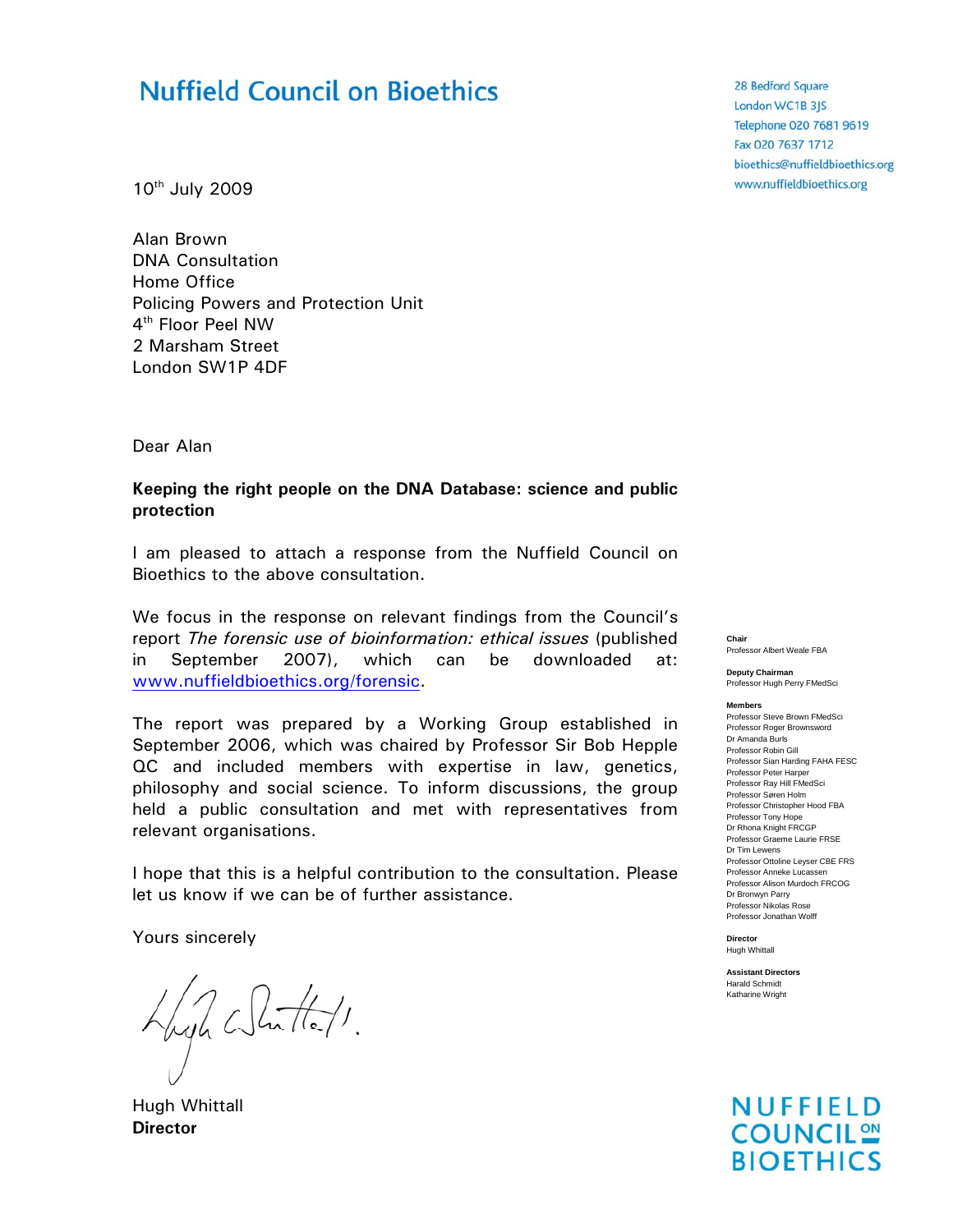## **Response by the Nuffield Council on Bioethics to the Home Office consultation** *Keeping the right people on the DNA Database: science and public protection*

- 1 This response draws on the conclusions and recommendations of the Nuffield Council on Bioethics' report *The forensic use of bioinformation:*  ethical issues.<sup>1</sup> The report is clear that while DNA profiling is a valuable tool for detecting and prosecuting offenders, the public interest in crime control needs to be balanced in a proportionate way with other values such as liberty and autonomy, privacy, consent and equal treatment, and the legal protection of human rights and civil liberties.
- 2 Overall, we very much welcome this reconsideration of the way DNA is stored for forensic purposes, even if it has been forced upon the Government by a judgment of the European Court of Human Rights. Based on the arguments set out in our report, we welcome the following specific proposals as set out in the Government's consultation paper:
	- All DNA samples will be destroyed, including legacy samples.
	- Children's profiles will be destroyed at 18 if they are convicted of only one non-serious offence.
	- Volunteer profiles will not be loaded onto the database and existing volunteer profiles will be removed.
	- There will be a distinction between serious and less serious offences in terms of retention of DNA profiles.
	- Defined criteria for deleting profiles under exceptional cases will be set out in Regulations.
	- The establishment of a strategic and independent advisory panel to monitor the implementation and operation of the Regulations.
- 3 We have queries or concerns about some other aspects of the proposals, however, and these are outlined below.

### **Retention of DNA profiles**

### *Evidence on the impact of retention*

4 The research on which the Government has based its proposals to retain profiles for 6 and 12 years does not appear to be particularly robust. The evidence available finds that the time it takes after an arrest for a person to have no higher risk of re-arrest than a member of the public is

<sup>&</sup>lt;sup>1</sup> Nuffield Council on Bioethics (2007) The forensic use of bioinformation: ethical issues. London: Nuffield Council on Bioethics. Available at: www.nuffieldbioethics.org/forensic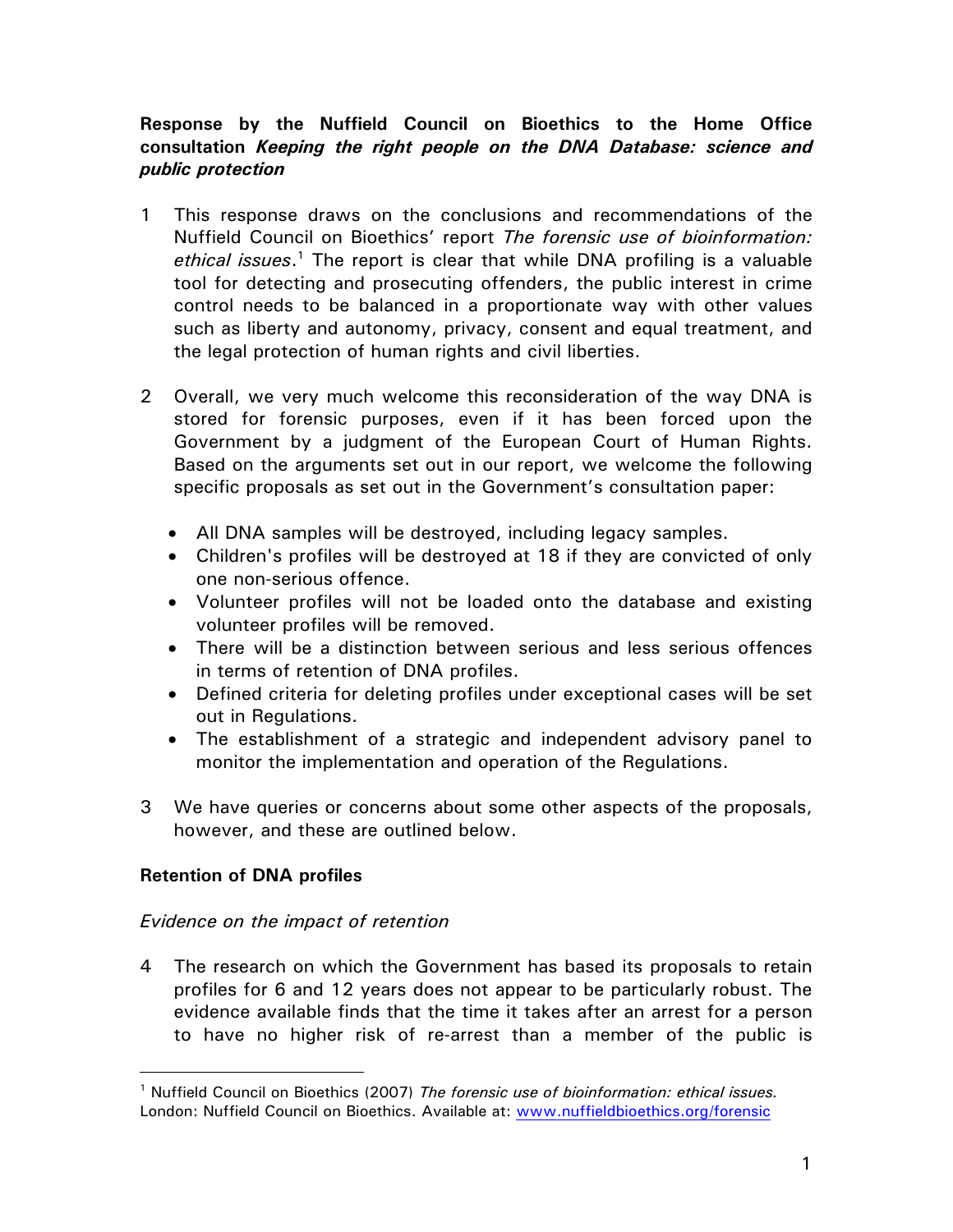somewhere between 4 and 15 years – a wide range that suggests the data is far from conclusive. In its own research, the Government has made the assumption that the risk of offending following an arrest that did not lead to a conviction is similar to the risk of reoffending following a conviction. We agree that this is controversial, even though work by the Jill Dando Institute is cited in support. This research compares the risk of later conviction between people arrested but not convicted and people who received a caution or a non-custodial sentence. We understand the difficulties of conducting such research, but comparisons with people convicted of all offences would provide much more relevant data.

5 The Council noted in its 2007 report that "there is, at present, a lack of convincing evidence that retention of profiles of those not charged with or convicted of an offence has had a significant impact on detection rates and hence it is difficult to argue that such retention can be justified. Accordingly we recommend that independent research should be commissioned by the Home Office to assess the impact of retention. In the light of the findings of that research, an informed judgment could then be made." We acknowledge that the legal requirement to comply with the judgment of the European Court of Human Rights within a short timeframe has meant there has not been time to conduct in-depth research. We urge the Government to commission such research as a matter of urgency, and amend any future Regulations promptly if warranted by the findings. In the meantime, we would suggest that, in view of the limited evidence available, there should be a presumption in favour of non-retention of profiles from non-convicted people, in which case the proposed retention periods of 6 and 12 years are excessive.

### *Plans for legacy profiles of innocent people*

6 We would like the Government to clarify its plans for legacy profiles of people arrested but not found guilty of an offence. The summary of the consultation document states that it will take two years to destroy these profiles (para 2.11). However, the main text introduces the problem of 500,000 of the legacy profiles having no linked PNC Record and suggests that no action will be taken until the outcomes of an impact assessment by the Association of Chief Police Officers is available (para 6.31).

### *Removal of profiles in exceptional circumstances*

7 Although we welcome the inclusion in statutory Regulations of criteria for deletion of DNA profiles in exception circumstances, we are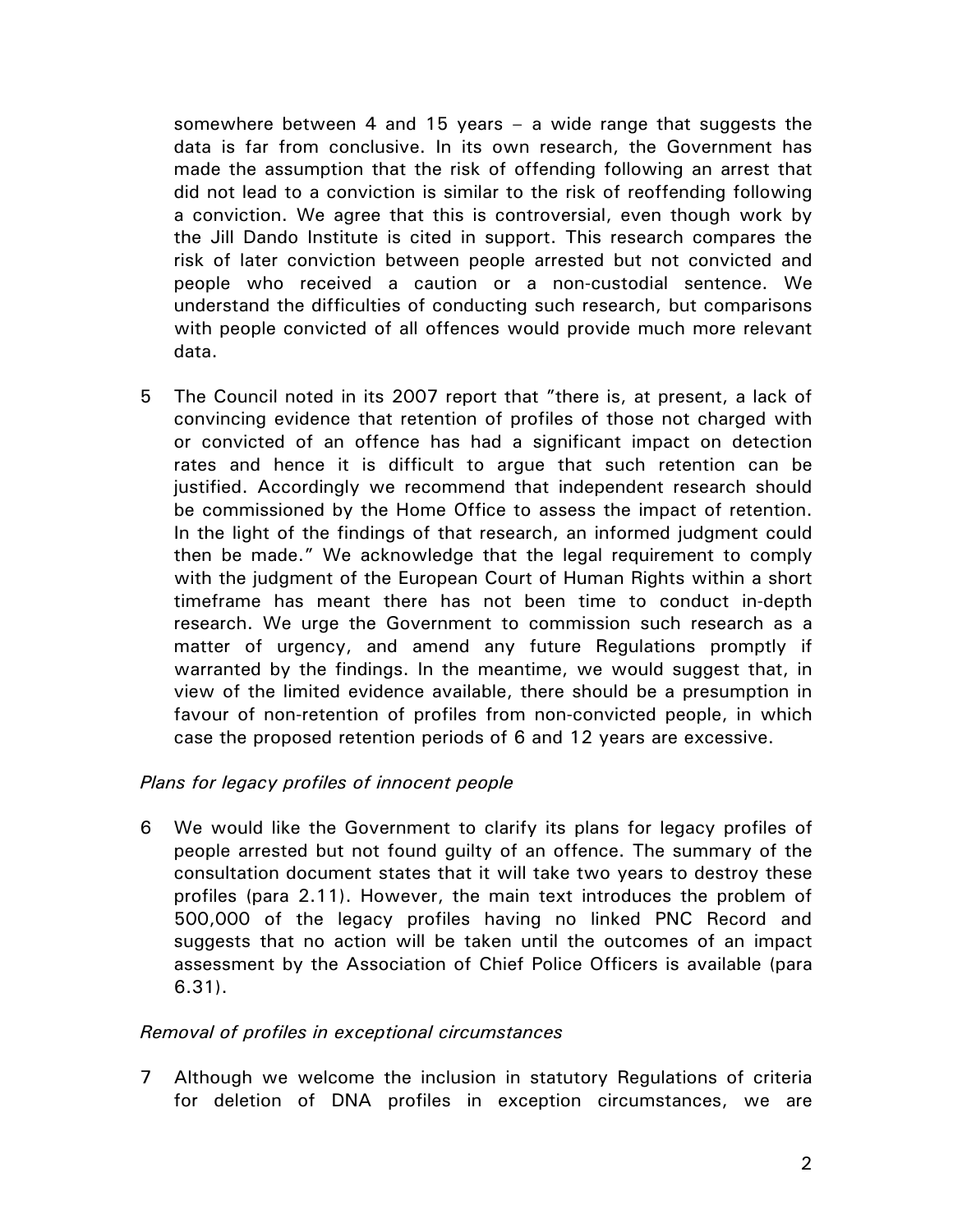disappointed that this will still be at the discretion of the Chief Officer with no recourse to appeal other than judicial review. We recommend in our report: "An independent body, along the lines of an administrative tribunal, should oversee requests from individuals to have their profiles removed from bioinformation databases. The tribunal would have to balance the rights of the individual against such factors as the seriousness of the offence, previous arrests, the outcome of the arrest, the likelihood of this individual reoffending, the danger to the public and any other special circumstances."

## *Retention of children's DNA profiles*

8 It seems inconsistent that under eighteens who are *arrested* twice or more but not convicted of a lesser offence will have their DNA retained for 6 years just like adults, yet under eighteens who are *convicted* once of a lesser offence will have their profile removed from the database when they turn eighteen. We would like the Government to provide a fuller explanation for this difference in policy.

#### **Governance and accountability**

- 9 The current proposals do not consider oversight of research and other access requests to the National DNA Database (NDNAD), for example for further testing of samples or familial searching and inferring ethnicity. We recommend that there should be a statutory basis for the regulation of all aspects of the forensic use of DNA, with specific powers of oversight delegated to an appropriate independent body or official. We consider that a longer-term view is required that considers the future possibilities and challenges that may come with increased access and linkage involving a range of forensic databases.
- 10 The Government is proposing to restructure the National DNA Strategy Board to have more external, independent membership. We would like more detail on this proposal and suggest that one way to ensure independence would be for the Board to be chaired by an external, independent individual.

#### **Openness and public perception**

#### *Communication of new Regulations*

11 The Government has been criticised for creating a 'surveillance society' and urged to take steps to maintain and build public trust in the use of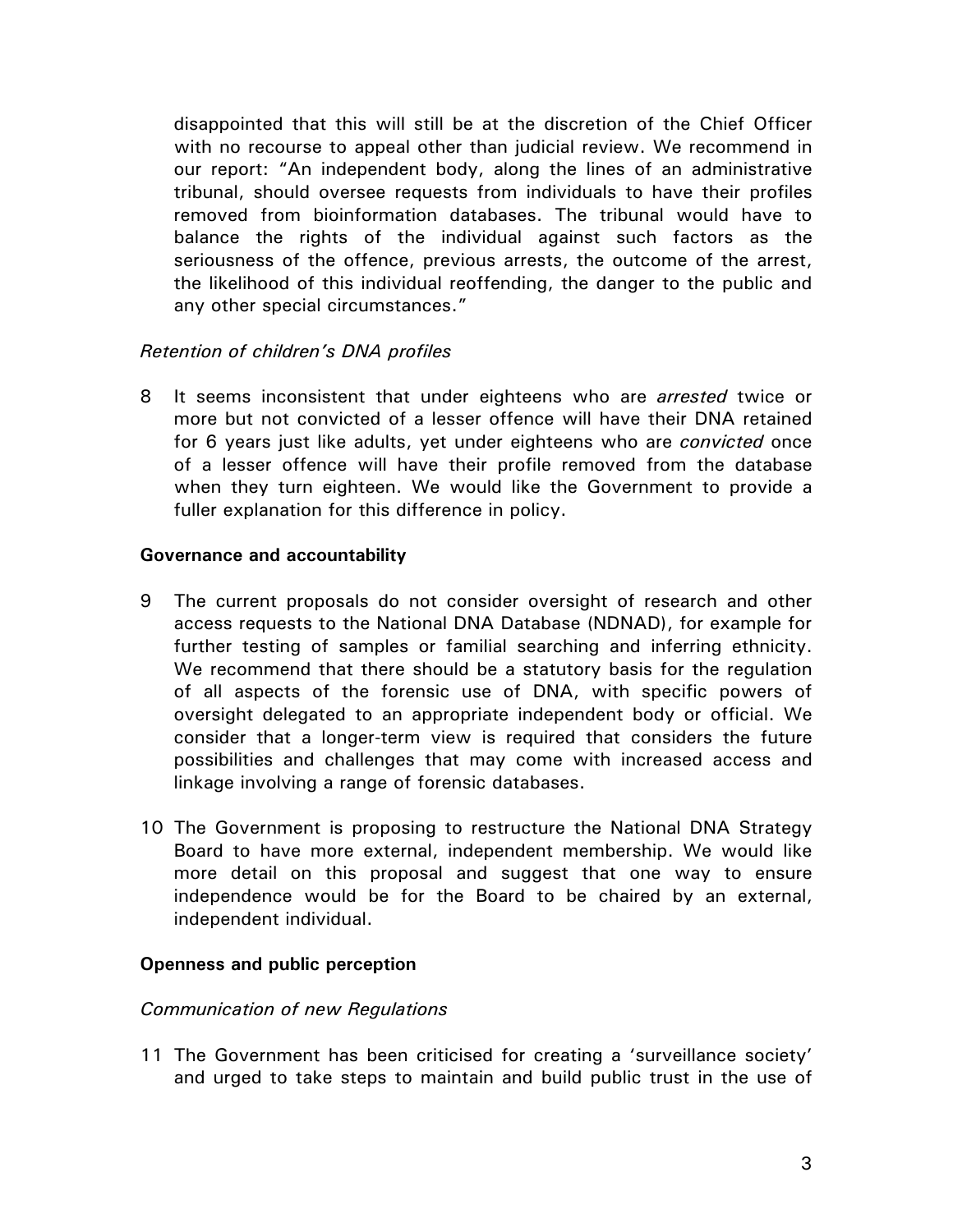personal data.<sup>2</sup> Many respondents to our public consultation had strong objections to the DNA of innocent people being stored on the NDNAD, often driven by a fear that the Government would abuse the database or pass their information to third parties.<sup>3</sup> The pledge to destroy all DNA samples and to keep indefinitely only DNA profiles of convicted criminals is a strong signal from the Government that it does not want or need to keep information about people unnecessarily. It will be important for the Government to communicate clearly the implications of the proposed changes in policy and governance in order to gain public trust.

## *Acknowledgement of concerns about being on the NDNAD*

- 12 The consultation document does not acknowledge people's concerns about being on the NDNAD. We would welcome an explicit recognition by the Government that the 'no reason to fear if you are innocent' argument ignores several points:
	- If an individual's DNA is on the NDNAD, there is a chance they will be identified as a match or partial match to DNA found at a crime scene even if they are innocent. They may have been at the crime scene at an earlier date, or have a similar profile to the real criminal. This does not mean they will be charged, but being involved in a criminal investigation, and being tainted with suspicion, can be personally distressing.
	- The NDNAD was originally intended to represent the criminal community and so people may feel that being on the NDNAD implies that they are a criminal.
	- Sensitive genetic information can be obtained from DNA profiles, such as family relationships. The fact that the police, forensic science services and people carrying out research on the NDNAD have access to people's DNA without their consent could be seen as an intrusion of personal privacy.
	- The 'nothing to fear if you are innocent' argument cannot, alone, be a sufficient justification for the full extent of police powers. One's starting point should be the presumption of liberty, which is necessarily accompanied by the importance of keeping governmental and police power appropriately delimited and within the rule of law.

*www.publications.parliament.uk/pa/cm200708/cmselect/cmhaff/58/5802.htm* 

**<sup>2</sup>** House of Commons Home Affairs Select Committee (2008) 5th report 2007-08 *A Surveillance Society? Available at:* 

**<sup>3</sup>** See Nuffield Council on Bioethics (2007) *The forensic use of bioinformation: ethical issues,* Appendix 2. London: Nuffield Council on Bioethics. Available at: www.nuffieldbioethics.org/forensic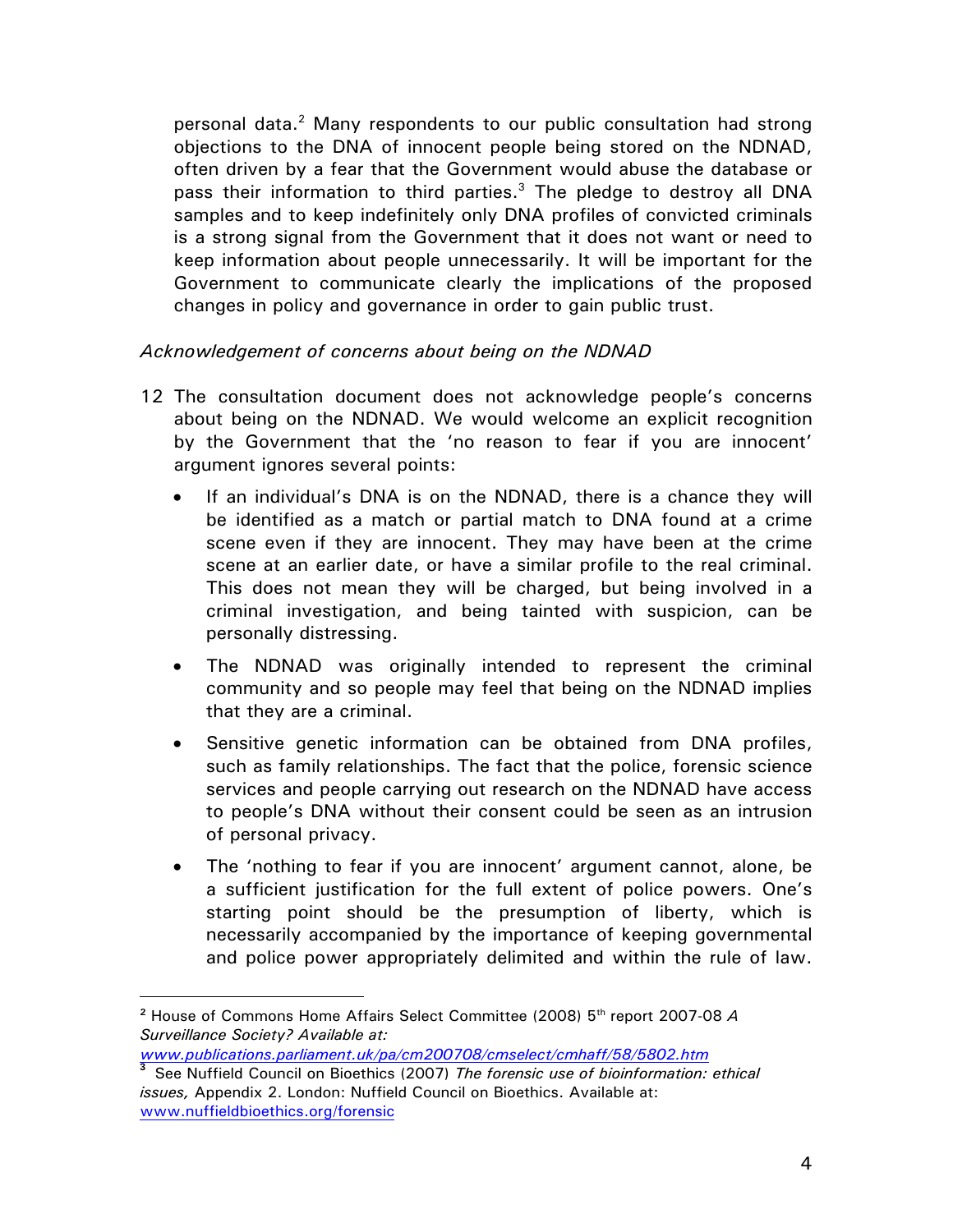Given this starting point, then the government always needs to show a strong reason, backed by objective evidence, that there is adequate justification for interfering with the lives of its citizens.

Again, it is important that these issues are addressed and discussed as openly and publicly as possible if the policy is to gain and retain public trust.

#### *Collection and use of statistics*

13 The Government continues to cite 'match data' to justify its retention policy on DNA. For example, the consultation document states:

*"We know that from research between May 2001 and 31 December 2005 there were approximately 200,000 DNA profiles on the National DNA Database which would previously have had to be removed before legislation was passed in 2001 because the person was acquitted or charges dropped. Of these 200,000 profiles, approximately 8,500 profiles from some 6,290 individuals have been linked with crime scene profiles, involving nearly 14,000 offences. These include 114 murders, 55 attempted murders, 116 rapes, 68 sexual offences, 119 aggravated burglaries and 127 offences of the supply of controlled drugs."* 

These statistics are also repeatedly cited in Parliament. $4$  This type of data is misleading as it does not tell us whether the match resulted in a conviction or whether DNA evidence was essential or even relevant to the case. There may be an innocent reason for a person's DNA being found at a crime scene. The Home Office has itself reported that in 42 per cent of cases where DNA evidence was available, the police already had the name of the suspect whose identity was suggested by the match report.<sup>5</sup> In many such cases it is likely to be possible for the police to acquire a new sample, hence obviating the need for the profile to be retained on a database.

• Jacqui Smith Genetics, Written answers and statements, 16 December 2008

**<sup>5</sup>** Home Office (2005) *DNA Expansion Programme 2000–2005: Reporting achievement*  (Forensic Science and Pathology Unit), pp12–15.

<sup>4</sup> For recent examples see:

<sup>•</sup> Lord West of Spithead, Second Reading Policing and Crime Bill, 3 June 2009

<sup>•</sup> Lord Bach, Personal Information Debate House of Lords, 2 April 2009

<sup>•</sup> Vernon Coaker, A Surveillance Society? Westminster Hall debate, 19 March 2009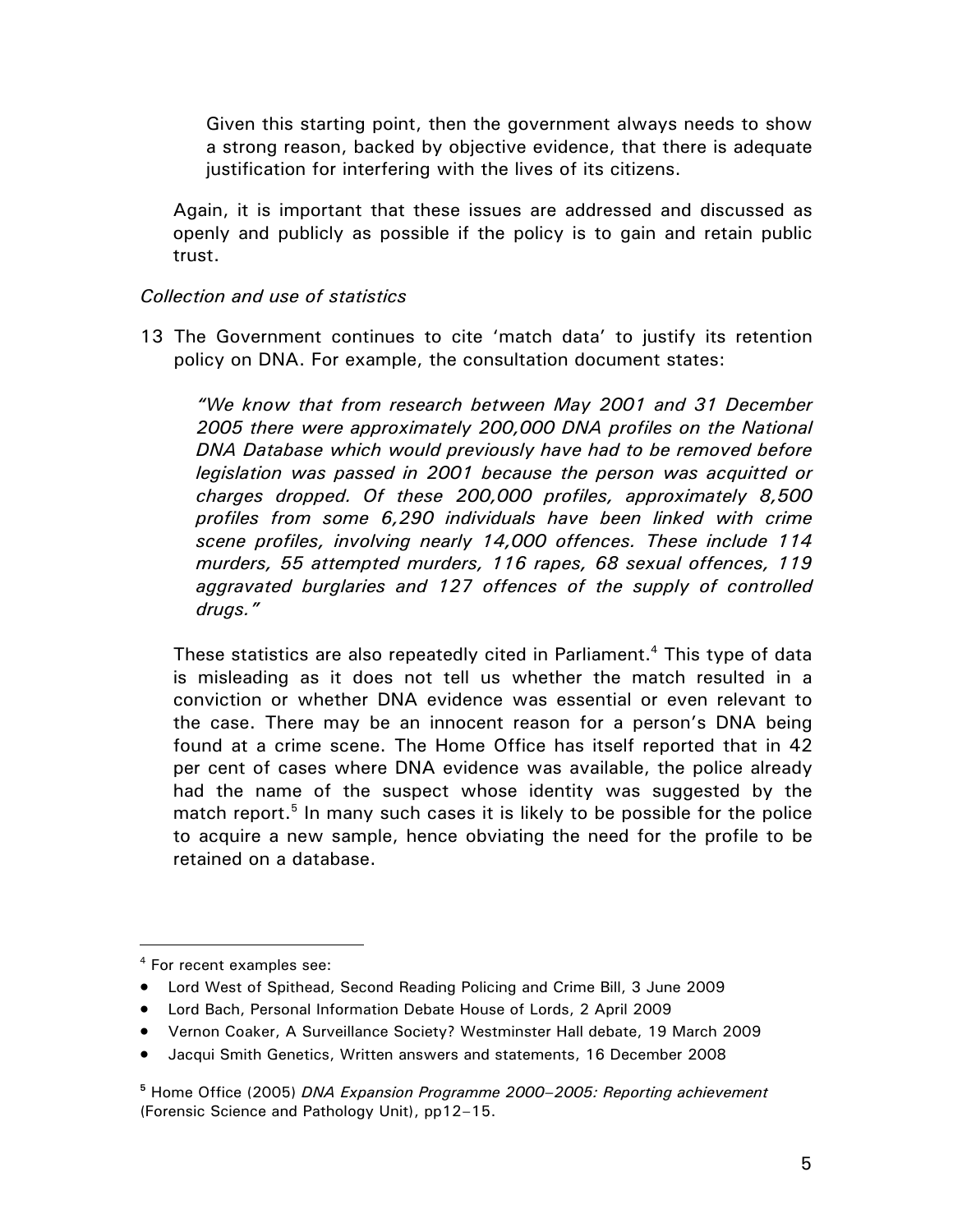14 We welcome the proposal that key statistics on NDNAD numbers, speculative searches, deletions and applications for deletions should be published quarterly and annually. However, we recommend that there should be improved recording of police data on the uses of DNA matches and the production of better statistics to inform key stakeholders and the wider public. The collection of statistics would also assist with an exploration of both the effectiveness and the cost-effectiveness of the forensic use of bioinformation and help provide evidence as to the proportionality of the resulting infringements on the liberty, privacy and autonomy of individuals. More effort should be made to ascertain 'best practice' within policing to maximise the crime control potential of bioinformation.<sup>6</sup>

#### *Recordable vs non-recordable offences*

15 DNA samples can be taken from an individual who has been arrested in connection with a 'recordable' offence without their consent. We noted in our report that the distinction between recordable and non-recordable offences is to some extent arbitrary (e.g. failing to give advance notice of a procession is recordable, but obstruction of the highway is not). We recommend that the list of recordable offences for which DNA samples can be taken from arrestees, should be rationalised so as to exclude all minor, non-imprisonable offences.

#### **Consultation process**

- 16 Inviting people to submit their views on a consultation document will result in a self-selecting set of respondees, many of whom will have a strong personal or professional interest in the topic. Given the fact that the Regulations are likely to affect a large number of the population, we would urge the Government to seek the views of other members of the public on the new proposals. Several organisations have already attempted to engage with a non-self-selecting audience on issues related to the NDNAD and the Government might like to note their findings:
	- The Human Genetics Commission: 'Citizens' Inquiry into the Forensic Use of Genetic Information' www.hgc.gov.uk/Client/Content.asp?ContentId=755

 $6$  For example, a collaboration between researchers at the Universities of Leeds, Durham and Northumbria is considering the utilisation of forensic bioinformation within the justice system. See: http://www.law.leeds.ac.uk/research/projects/bioinformation.php